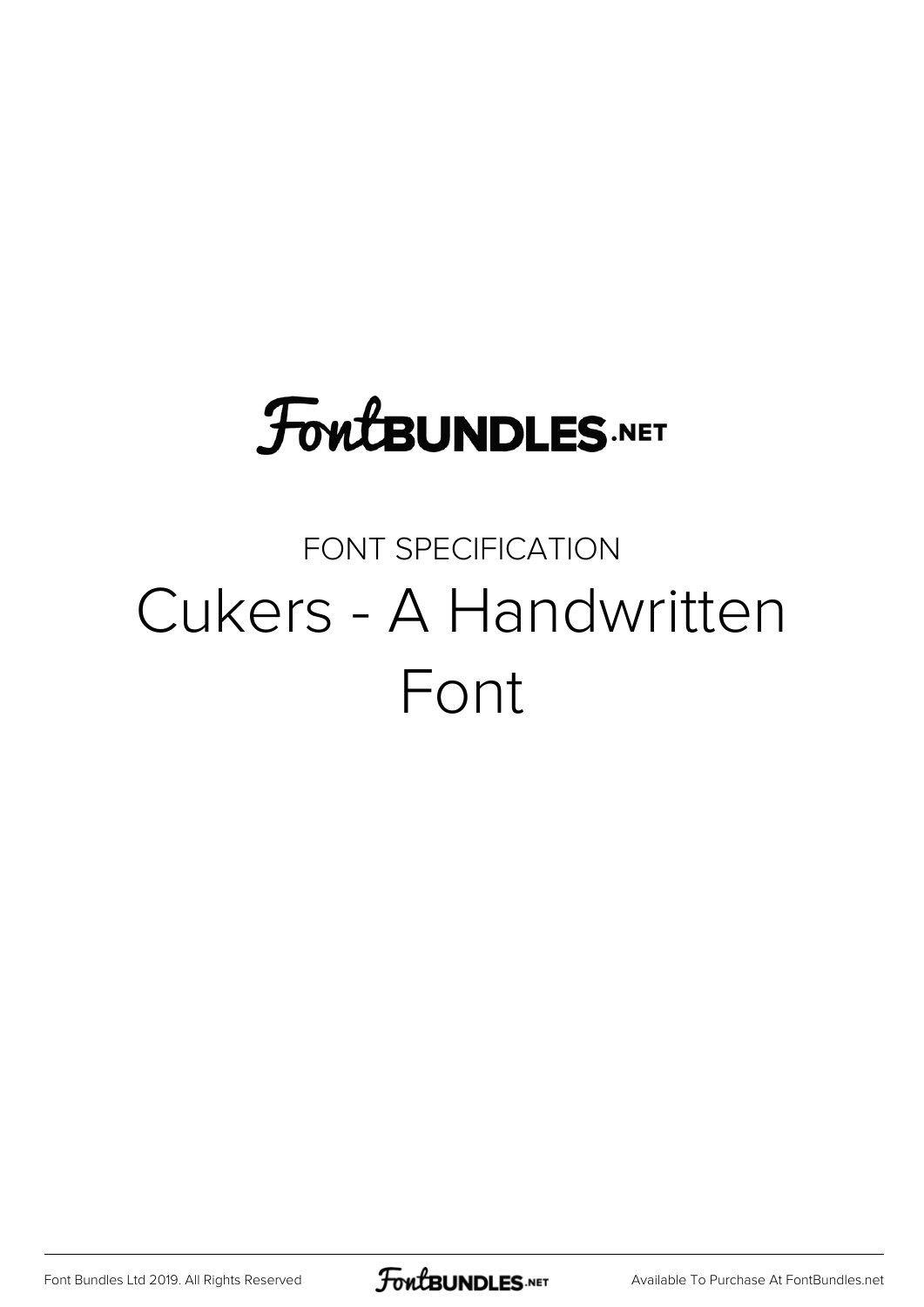#### Cukers Light - Regular

**Uppercase Characters** 

### ABCDEFGHIJKLMNOPQRSTUV WXY7

Lowercase Characters

# ABCDEFGHIJKLMNOPQRSTUV WXY7

**Numbers** 

#### 0123456789

Punctuation and Symbols

#### All Other Glyphs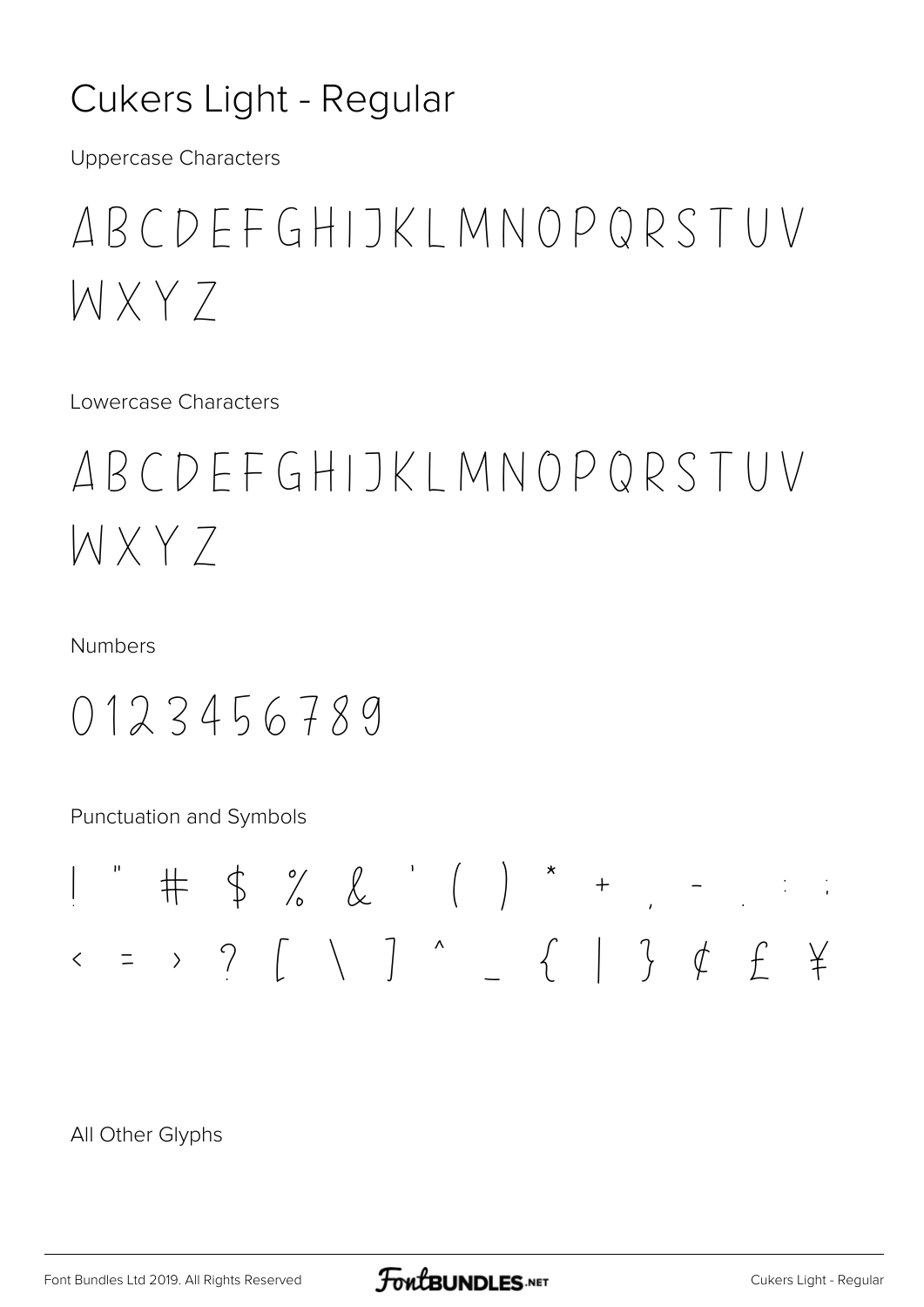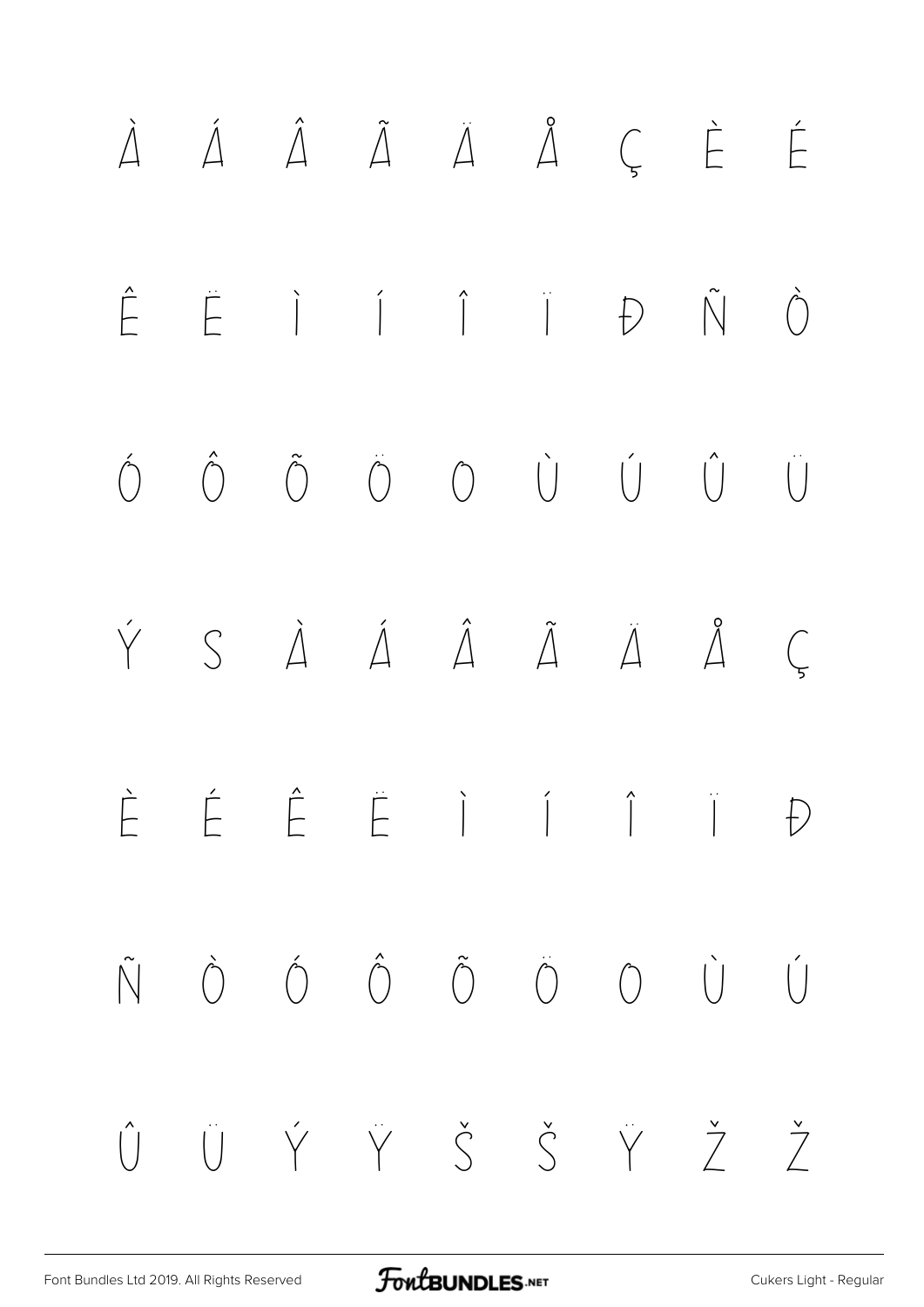|  |  | $\begin{picture}(180,10) \put(0,0){\vector(1,0){10}} \put(10,0){\vector(1,0){10}} \put(10,0){\vector(1,0){10}} \put(10,0){\vector(1,0){10}} \put(10,0){\vector(1,0){10}} \put(10,0){\vector(1,0){10}} \put(10,0){\vector(1,0){10}} \put(10,0){\vector(1,0){10}} \put(10,0){\vector(1,0){10}} \put(10,0){\vector(1,0){10}} \put(10,0){\vector(1,0){10}} \put(10,0){\vector($ |  |  |
|--|--|-----------------------------------------------------------------------------------------------------------------------------------------------------------------------------------------------------------------------------------------------------------------------------------------------------------------------------------------------------------------------------|--|--|
|--|--|-----------------------------------------------------------------------------------------------------------------------------------------------------------------------------------------------------------------------------------------------------------------------------------------------------------------------------------------------------------------------------|--|--|



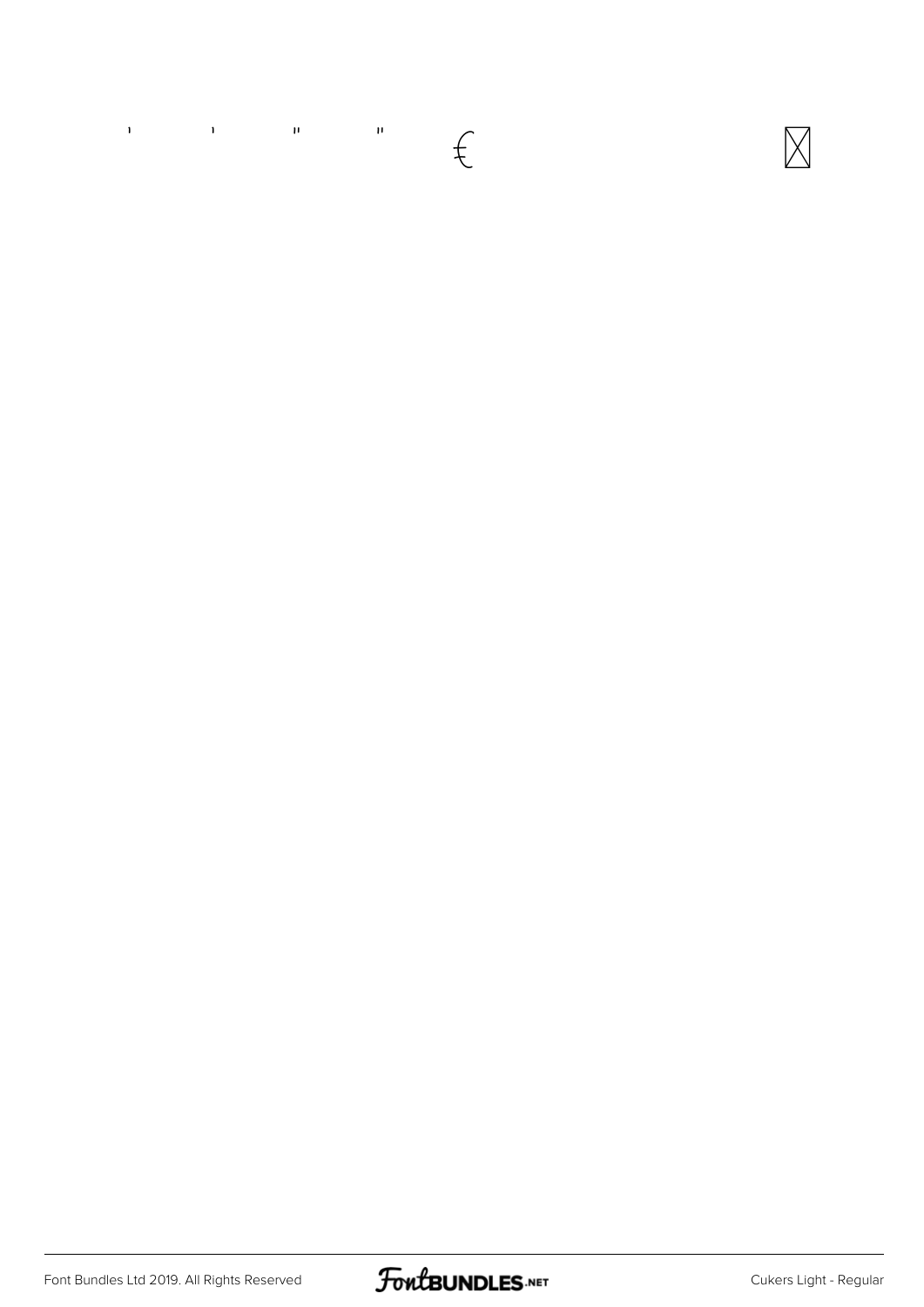#### Cukers Bold - Bold

**Uppercase Characters** 

# ABCDEFGHIJKLMNOPQRSTUV WXYZ

Lowercase Characters

# ABCDEFGHIJKLMNOPQRSTUV WXYZ

**Numbers** 

### 0123456789

Punctuation and Symbols

$$
1^* # \$ % & ( )^* + , -
$$
  
 $\leftarrow$ 

All Other Glyphs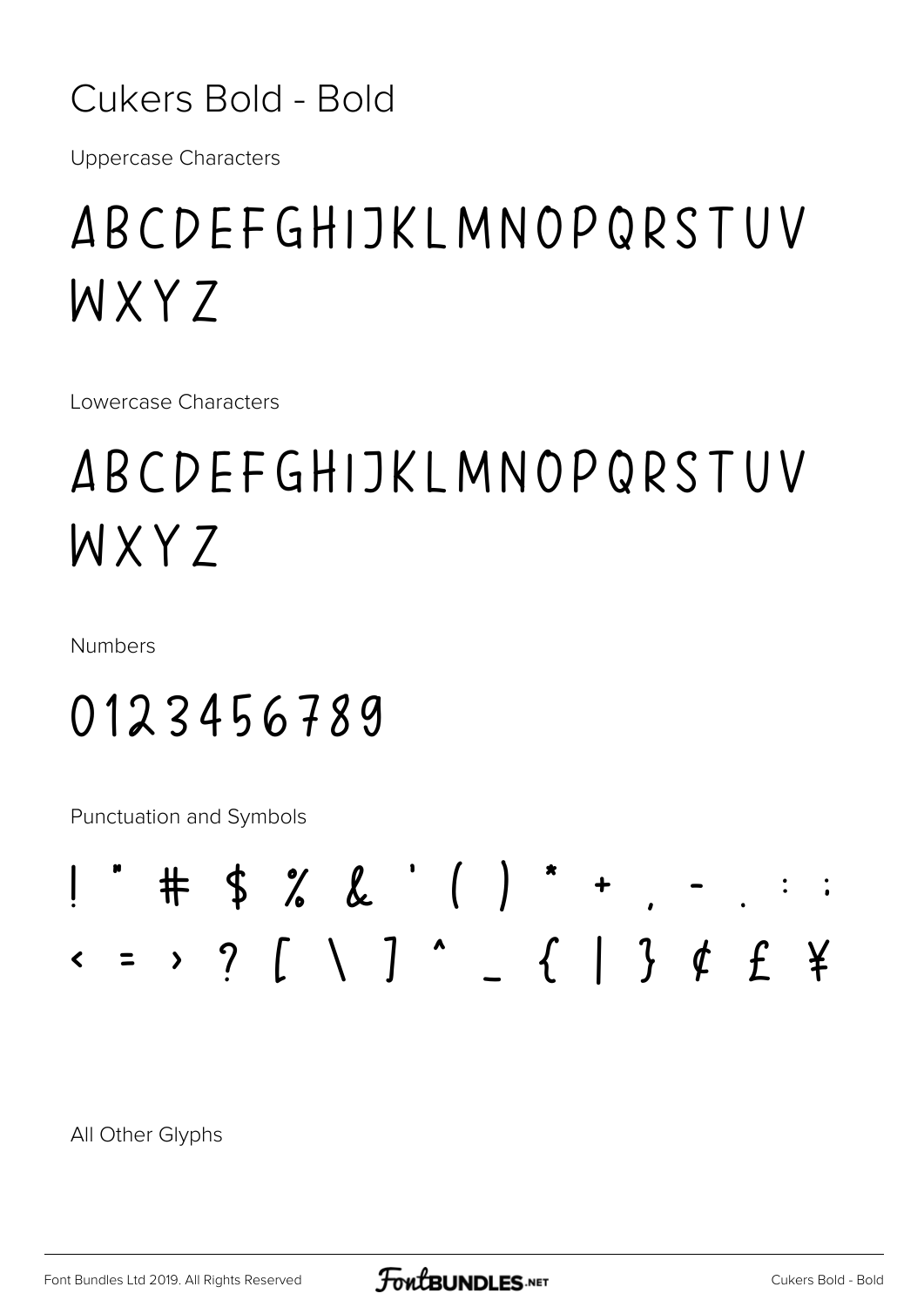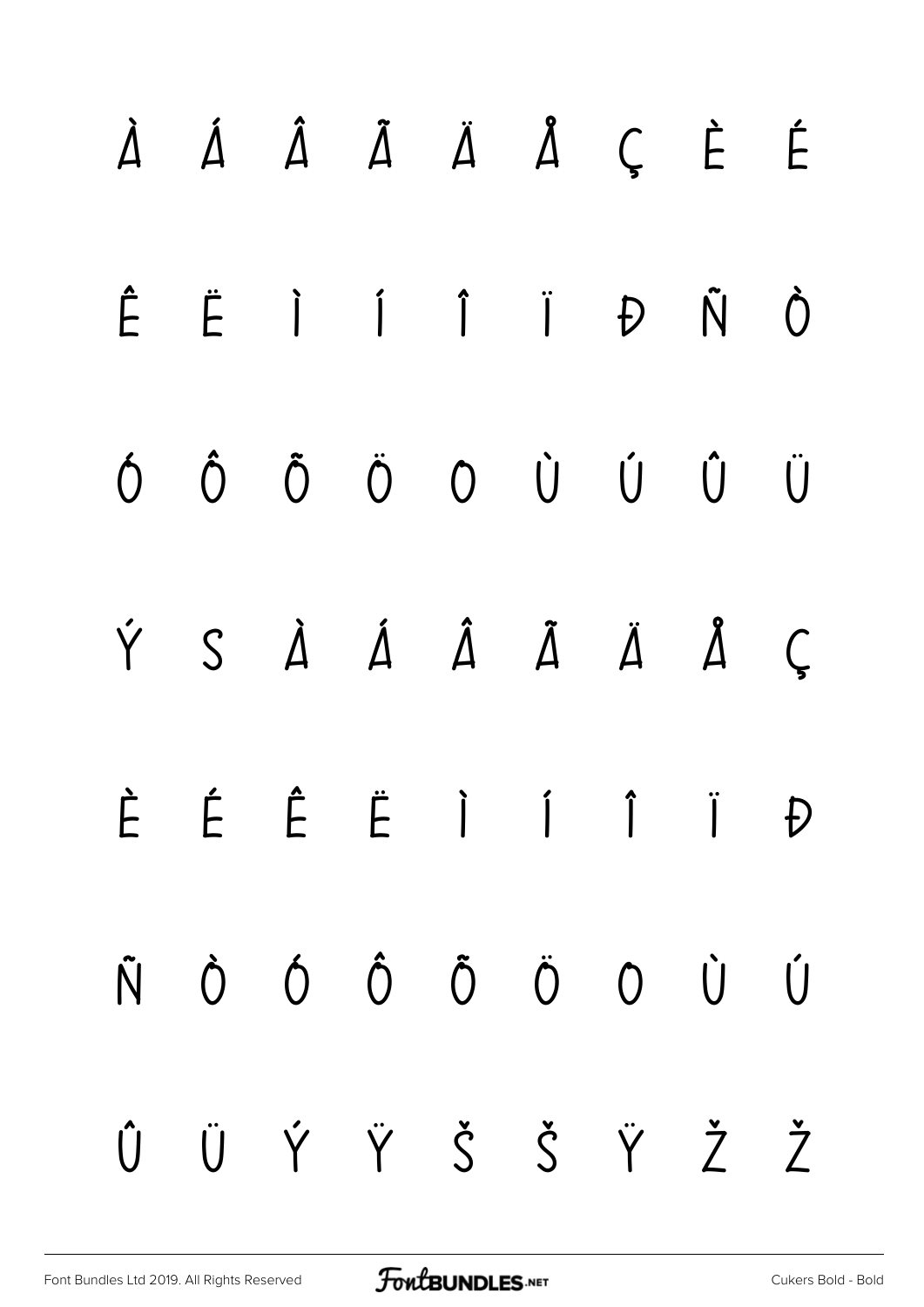

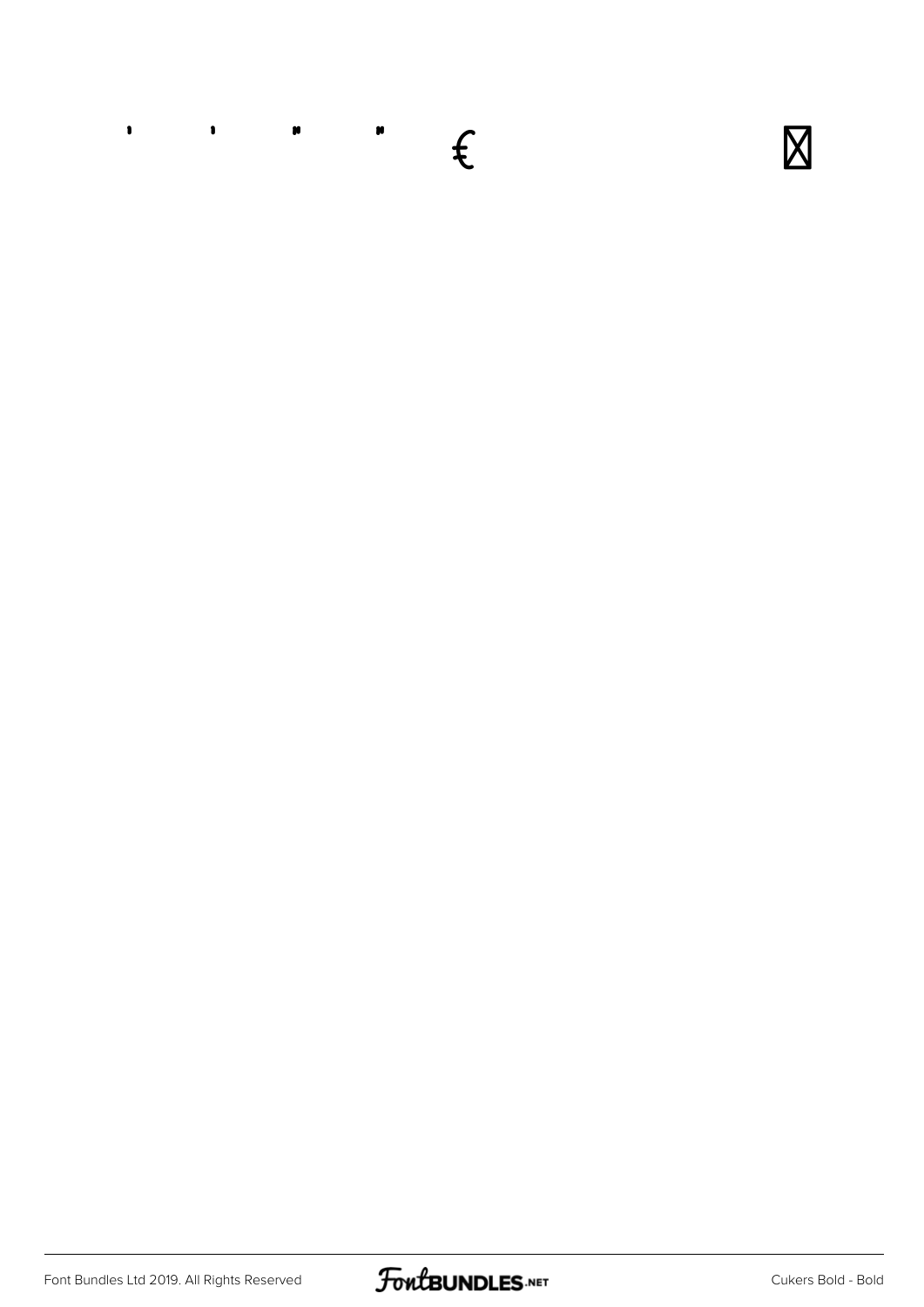#### Cukers - Regular

**Uppercase Characters** 

### ABCDEFGHIJKLMNOPQRSTUV WXYZ

Lowercase Characters

# ABCDEFGHIJKLMNOPQRSTUV WXY7

**Numbers** 

#### 0123456789

Punctuation and Symbols

$$
1" # $ % & ( ) * + , - : :< -
$$
 ? ? [ \ \ ] ^ ' \_ - { ] ^ \* } { f } { f } { f }

All Other Glyphs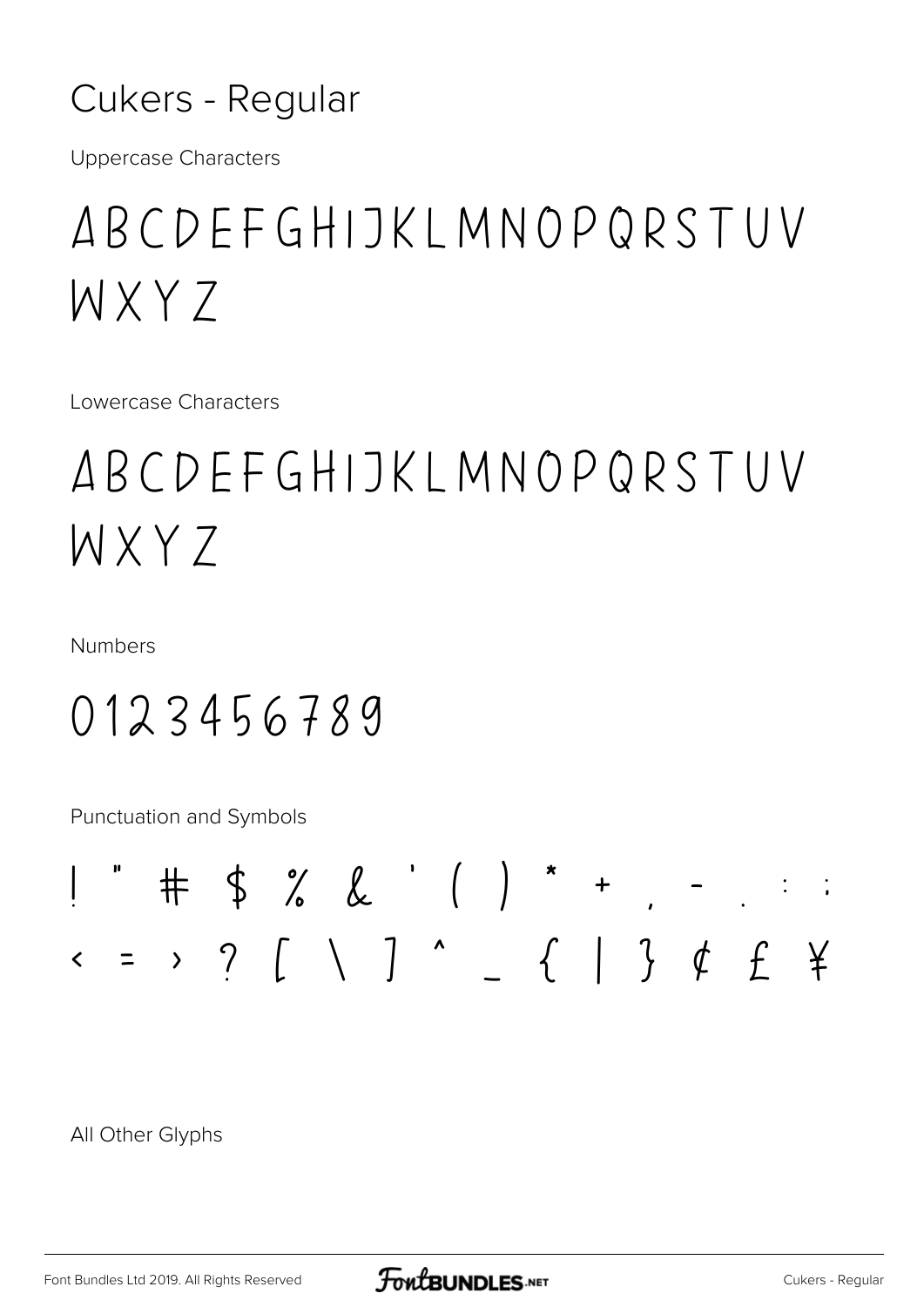